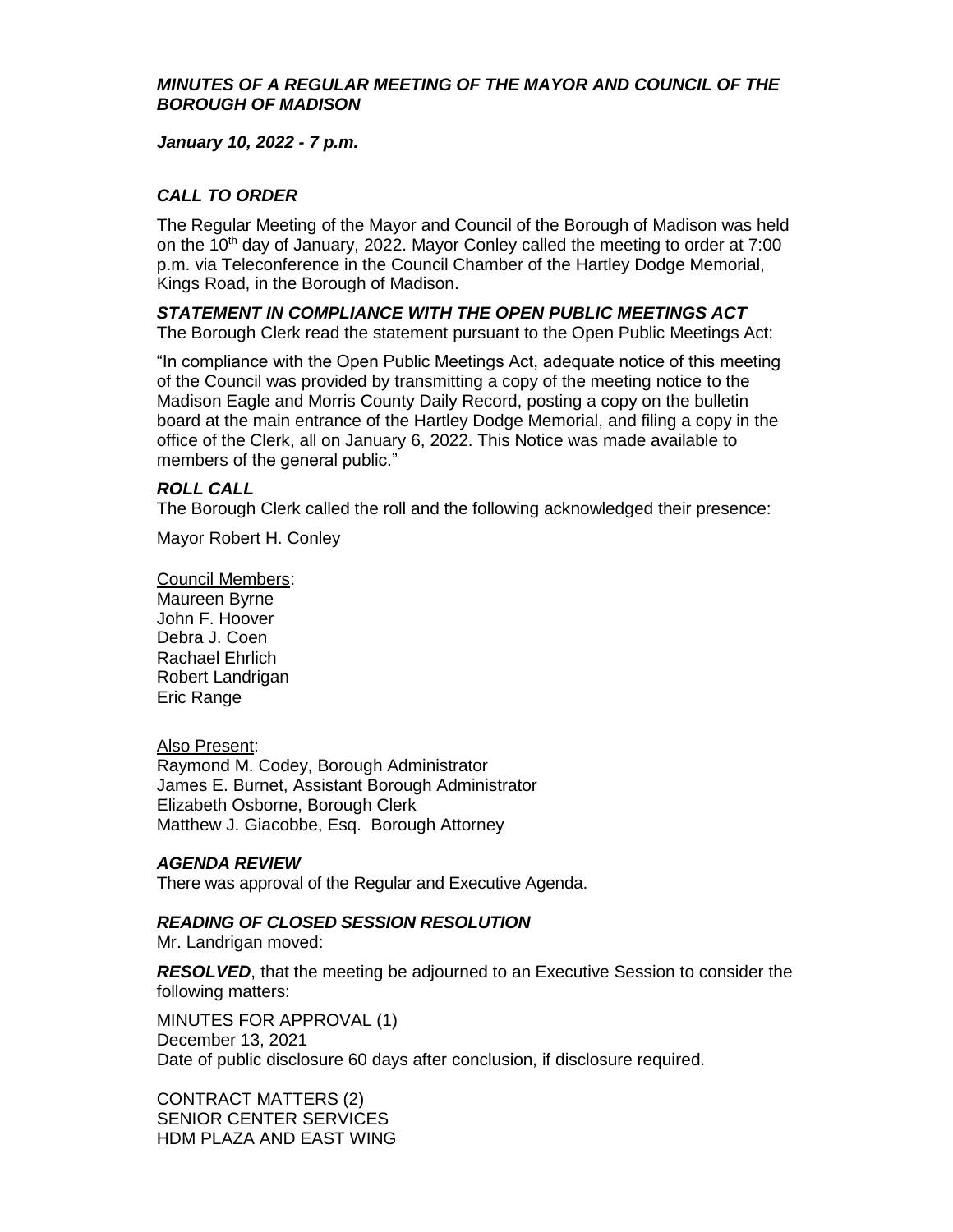Date of public disclosure 60 days after conclusion, if disclosure required.

LITIGATION MATTERS (2) TAX APPEAL AFFORDABLE HOUSING Date of public disclosure 90 days after conclusion, if disclosure required.

POTENTIAL LITIGATION MATTERS (1) DREW UNIVERSITY Date of public disclosure 90 days after conclusion, if disclosure required.

Seconded: Ms. Byrne Vote: Approved by voice vote

#### *RECONVENE VIA TELECONFERENCE*

Mayor Conley reconvened the Regular Meeting at 8 p.m. via teleconference with all members present. The Pledge of Allegiance was recited by all. Mayor Conley asked for a moment of silence for the passing of the following Madison residents:

Carmine 'Sonny" Catalano Camille Sandello Nancy Curto Karen Lee Drew George Prassinos

#### *APPROVAL OF MINUTES*

Ms. Byrne moved approval of the *Executive Minutes of December 13, 2021*. Ms. Ehrlich seconded the motion, which passed with a unanimous voice call vote, with Mr. Range abstaining.

Ms. Byrne moved approval of the *Regular Meeting Minutes of December 13, 202*. Mr. Landrigan seconded the motion, which passed with a unanimous voice call vote, with Mr. Range abstaining.

#### *GREETINGS TO PUBLIC*

Mayor Conley made the following comments:

Borough Council meeting will be held virtually for the month of January due to the surge in COVID-19 cases

#### EMPLOYEE OF THE MONTH FOR JANUARY:

Frank Davis, from the Department of Public Works has been selected as the Employee of the Month for January. Frank started working for the Borough in January 1984 as a truck driver. Since 2002, when Frank was promoted to Equipment Operator, he can be seen around town in the early morning hours sweeping our streets to keep them clean. After 38 years, Frank is retiring tomorrow. We would like to thank him and his family for their service to Madison and wish him good health and continued success in the future.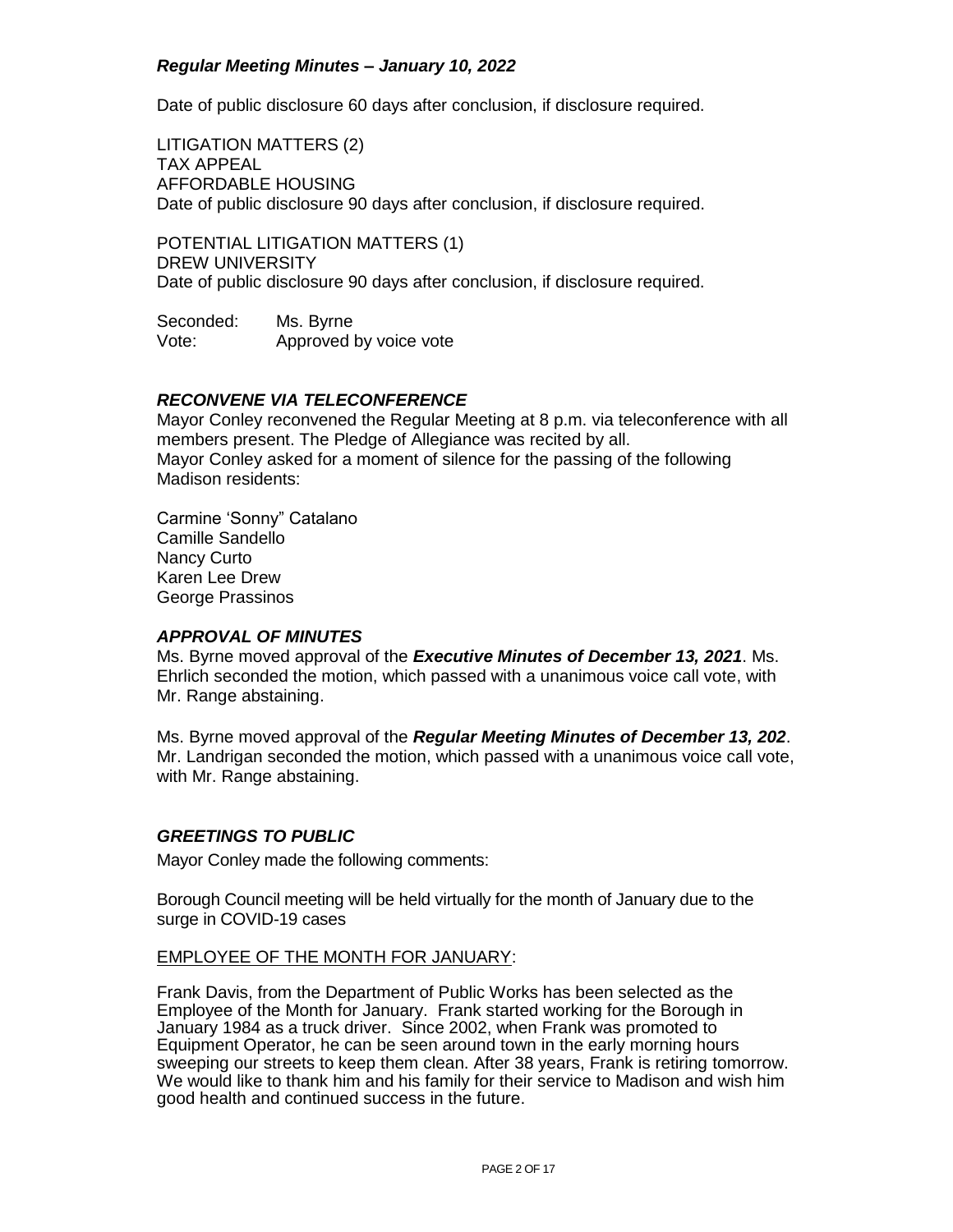### *REPORTS OF COMMITTEES*

#### **Utilities**

Mr. Landrigan, Chair of the Committee, made the following comments: On Tuesday, December 12, 2021, the Stand-by Crew was called out to an "explosion" on Danforth Road. Power lines were tracking on the railroad's centenary line. The crew had to call New Jersey Transit to drop out their lines, so repairs could be made. On Tuesday, December 14, 2021, the Stand-by Crew was called to 57 Samson Avenue for ½ power. After checking connections and lines, it was determined that the power issue was inside the home. On Monday, December 20, 2021, the Crew was called to 354 Valley Road for an Emergency Mark-out for a sewer repair. On Tuesday, December 21, 2021, the Department was called out to Park Lane for no power. A squirrel had tripped the fuse. On Friday, 12/24/2021, the Stand-by Crew was called to Well D on Loveland Street. The generator back-up had come on due to an electronic issue. For the Water Department - The Rosedale Avenue Skating Rink will be filled with water this week. Without catching any rain water, it will take approximately 275,000 gallons of drinking water to fill. The Water Department responded to 66 Mark-Outs and 15 Water Service Shut-offs, and assisted DPW with snowplowing to clear the roads. Radio readable water meters are still being installed regularly. Anyone interested in having their meter changed to the automated reading system, should call the Water Department to schedule an appointment.

### **Public Safety**

Ms. Byrne, Chair of the Committee, made the following comments: During the month of December the Fire Department responded to twenty–six general alarms, eighteen still alarms, twenty-one investigations and forty-two medical calls, for a total of 107 responses for the month of December. The Department held two drill and three Fire Prevention inspections were made. Fifty-six re-sale Smoke/CO certificates were issued. For the calendar year 2021, the Fire Department responded to a total of 1,176 calls for assistance. Congratulations to probationary firefighter Troy Pehowic for obtaining his EMT certification. Troy completed 300 hours of medical training, 10 hours of hospital training and successfully passed both the NJ State & National EMT tests. The Police Department reports that in December 2021, Sgt. Ken Shannon completed 16 week Command & Leadership Academy given by NJ Chiefs of Police Association. Candidates with the greatest leadership potential are selected for this highly competitive program from municipal, county, state, and federal agencies from throughout the region. This course is dedicated to developing future law enforcement leaders. On December 17th, Acting Lt. Craig Perrelli successfully completed FBI's Executive Leadership Institute training course held in Parsippany, NJ. This course was the third of three training courses needed to be completed to be awarded the FBI-LEEDA's (Law Enforcement Executive Development Association) Trilogy Award. The other two training courses completed last year were Supervisor Leadership Institute and Command Leadership Institute. These training courses are highly competitive and are on a selection-only basis. In December 2021, all Madison Police personnel completed department-wide Ethics training given by Rodgers Group, LLC. This training is mandatory and all sworn are required to complete it as part of department accreditation.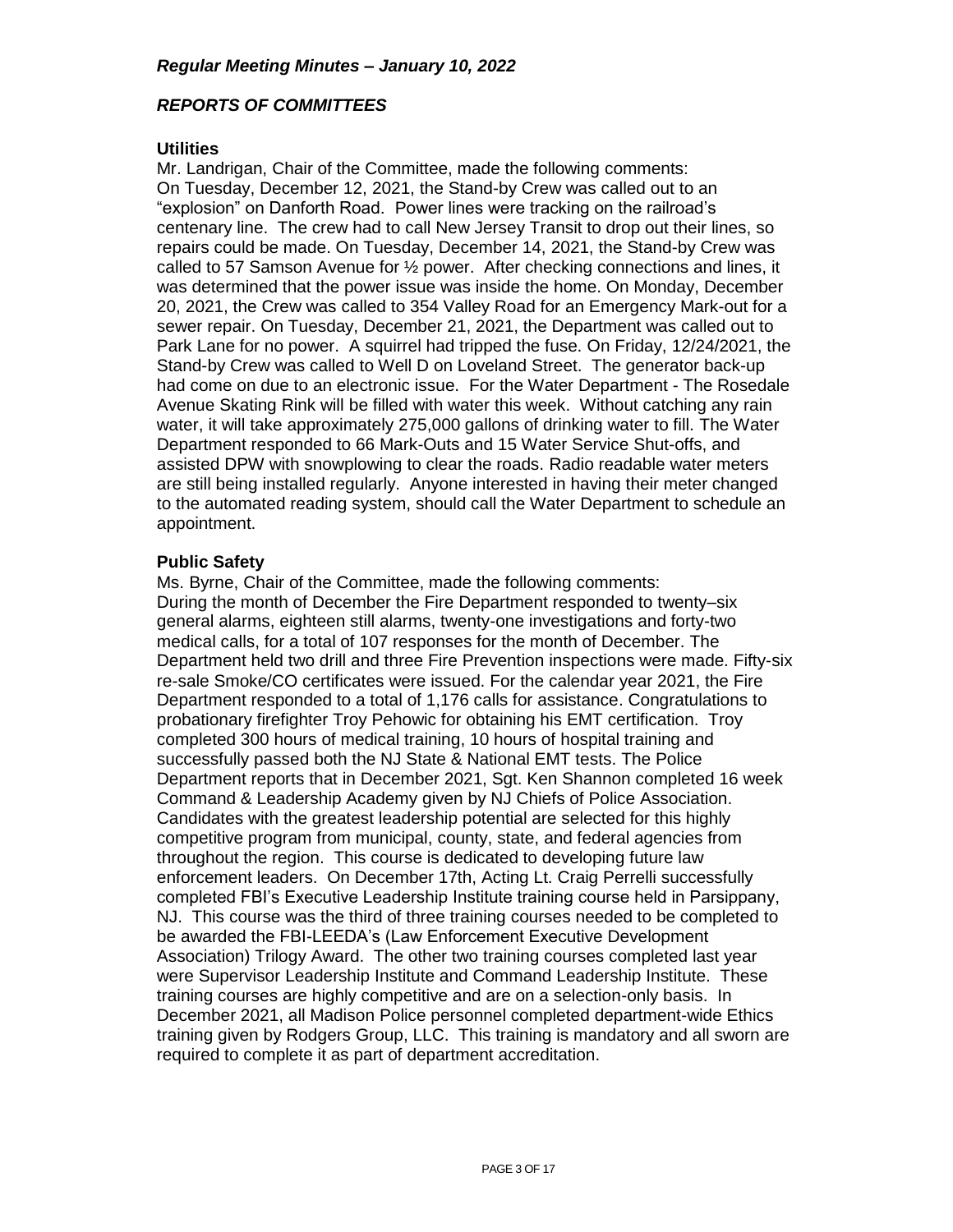#### **Community Affairs**

Mr. Hoover, Chair of the Committee, made the following comments: The Downtown Development Commission will hold their annual reorganization meeting on January 20<sup>th</sup> via zoom. Two new members appointed to the DDC are residents Christin Kosakowski and Peter Woodley. The 2022 parking permits have been sent out to residents and merchant parkers. If you have not yet received your permit, please contact the Borough at parking @rosenet.org. The annual Taste of Madison will be held in March and the Chamber of Commerce will hold their holiday party in February.

### **Finance and Borough Clerk**

Ms. Coen, Chair of the Committee, made the following comments: In anticipation of the June 7th Primary Election, the filing Deadline for Nomination Petitions for Municipal Office is Monday, April 4, 2022. Forms are available in the Borough Clerk's Office Voter Registration forms (as well as Mail in Ballot applications) are also available in the Borough Clerk's office or on line at morriselections.org. The Borough of Madison Identification Card program is available, with appointments every Tuesdays and Thursdays to any resident of the Borough of Madison able to provide the requirements for establishing his or her identity and residency as set forth in the Ordinance. Forms are available online or in the Borough Clerk's office. Please call 973-593-3040 for more information. The Chief Financial Officer reminds residents that the first quarter property taxes are due February 1<sup>st</sup>. The Borough has collected 98.3% of the 2021 taxes and thank you to Tax Collector Christine Mahler and Deputy Tax Collector Hattie Evans for their hard work. The 2022 municipal budget schedule is available on rosenet.org. Tonight, two road reconstruction and milling and overlay ordinances will be introduced. At the January  $24<sup>th</sup>$  meeting of the Council, there will be a presentation from the Electric and Public Works departments, as well as for the utilities budgets.

#### **Public Works and Engineering**

Ms. Ehrlich, Chair of the Committee, made the following comments: Based on the budget introduction at the December 13, 2021 Council meeting and input by the Governing Body, requested adjustments have been made to Road Improvement Capital Budget line items. Tonight, there will be introduction of two appropriations to allow road improvement advertisement in February, bid opening in April, award in May, and construction in the summer months. The Department will close out all completed 2021 construction projects and assemble final payment vouchers and security as applicable. Engineering is finalizing contracts for bid and reviewing new cooperative contracts for award. The Public Works Department completed holiday tree pickup and continues work on the ice skating rink at Memorial Park. The Borough asks that residents help maintain the rink by disposing of trash in the proper receptacles.

## **Health**

Mr. Range, Chair of the Committee, made the following comments: The renewal of pet licenses for the year 2022 has begun. Resident scan fill out applications on line and tags will be mailed out later in January. Food Establishment licenses are also due for renewal by February 1<sup>st</sup>. Madison has been greatly impacted by the COVID-19 surge. All residents 5 years old and up are eligible for vaccines and children 12 years old and older can now receive booster doses. The County has opened a testing center at the Morris County Community College campus.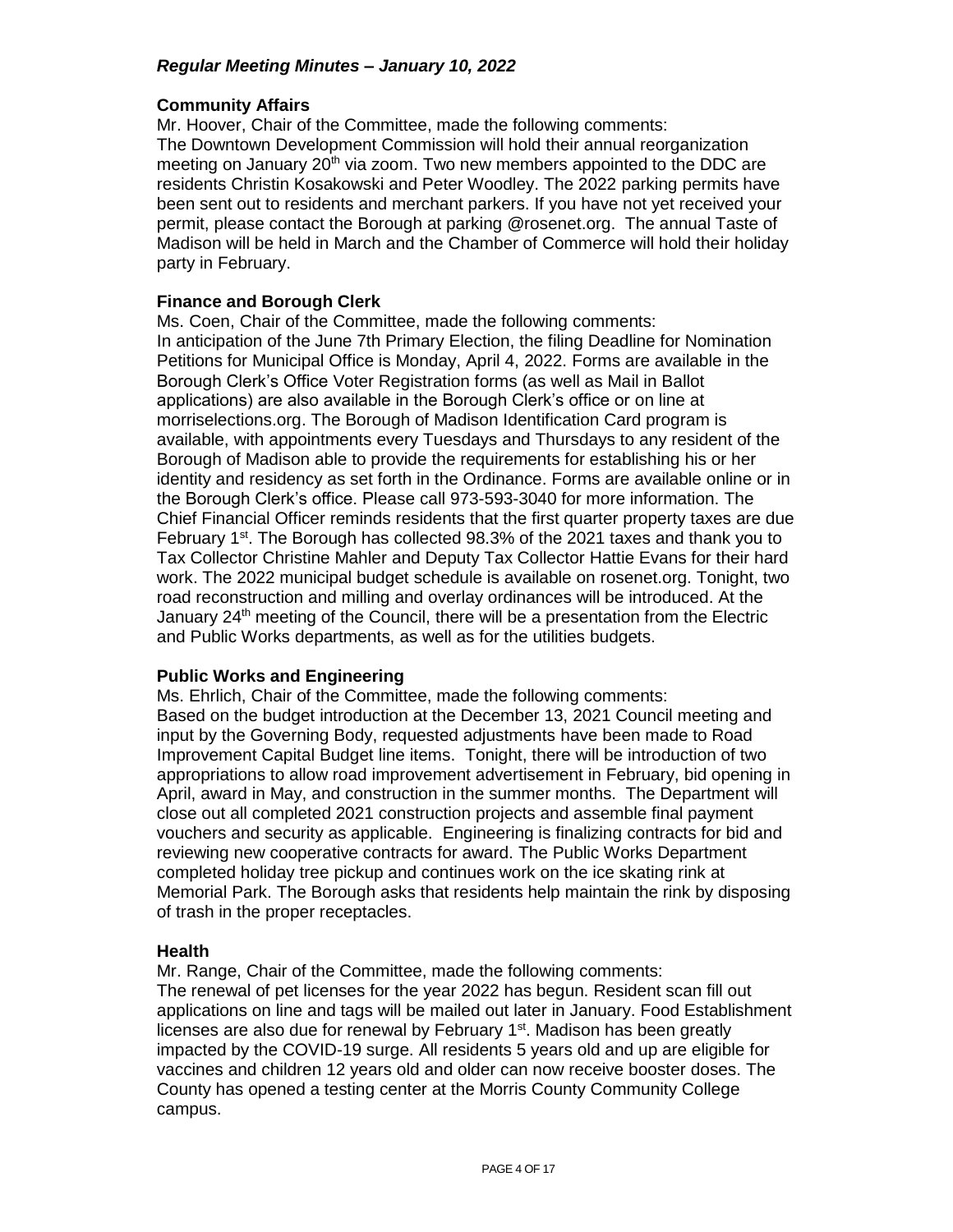## *COMMUNICATIONS AND PETITIONS*

The Borough Clerk announced receipt of the following communications:

Email dated January 8, 2022, from Peter Ostberg of Longview Avenue, proposing signs at the Memorial Park Skating Rink.

## *INVITATION FOR DISCUSSION (1 of 2)*

Mayor Conley opened the meeting to the public for their opportunity to ask questions and make comments on those items listed on the Agenda only. Mayor asked that, upon recognition by the Meeting Moderator, each person give his/her name and address in an audible tone of voice, for the record. *He/she shall limit his/her statement to three (3) minutes or less.*

*Alix Jennings; Edgewood Road*, offered support of the proposed climate change legislation at the municipal level

*Tom Haralampoudis; Pomeroy Road* , ask for clarification of Resolution R 37- 2022, tax appeal for property at 39 Green Village Road. Since no other member of the public wished to be heard, the invitation for discussion was closed.

### *AGENDA DISCUSSIONS*

*01/10/2022-1* CLIMATE CHANGE STRATEGIC PLANNING INITIATIVE Ms. Ehrlich presented to Council a climate action and planning and budgeting process presentation outlining way the Borough can a reduce greenhouse gas emissions and build resiliency to adapt to a changed climate. Ms. Ehrlich asked for Council support in adopting a resolution supporting the State of New Jersey's clean energy plan, recommending the reduction of greenhouse gases and climate resiliency into the Borough's planning and budget process. By establishing a program to apply the proposed climate action process at the municipal level and aligning the Borough's goals with that of the State. Mayor Conley noted the full presentation is available on the Borough's website.

Resolution 38-2022 listed on the Consent Agenda

*01/10/2022-2* MADISON ENVIRONMENTAL COMMISSION PRESENTATION Claire Whitcomb, Chairperson on the Madison Environmental Commission presented information regarding on how sustainability intersects site plan review. Mrs. Whitcomb noted the MEC's steps to live by including no impervious coverage without a plan for pervious coverage, electric and solar ready construction and less asphalt, less lawn and more native plants. And the conservation of water.

## *ADVERTISED HEARINGS – None*

## *INVITATION FOR DISCUSSION (2 of 2)*

Mayor opened the meeting to the public for their opportunity to ask questions and make comments on any subject. Mayor asked that, upon recognition by the Meeting Moderator, each person give his/her name and address in an audible tone of voice, for the record. *He/she shall limit his/her statement to three (3) minutes or less.*

*Christine Hepburn; Harding Township*, thanked Council member Astri Baillie for her efforts to save the Drew Forest and not allowing the removal of trees in Madison.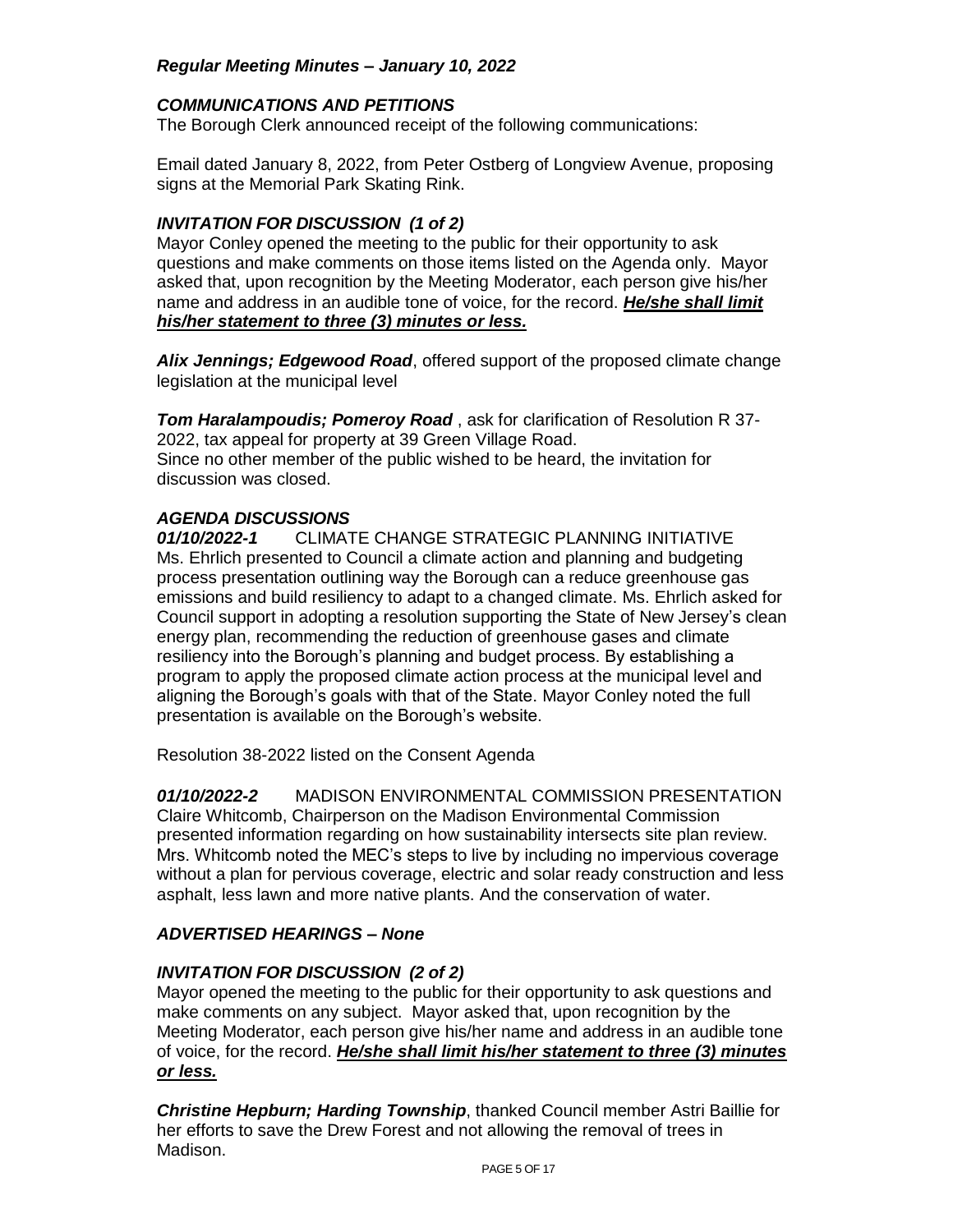*Tom Haralampoudis; Pomeroy Road*, asked for clarification of introduced Ordinance 2-2022 and asked that Resolution 38-2022 be sent to all residents.

*Kathleen Caccavale; Central Avenue*, thanked the Mayor and Council for their support and also the support of the Sustainable Madison Advisory Committee.

*Chris Coultas; Madison,* noted that 2021 was filled with concern including that for the Drew Forest and has ended with hope. Mr. Coultas thanked the Borough Council.

Since no other member of the public wished to be heard, the invitation for discussion was closed.

### *INTRODUCTION OF ORDINANCES*

The Clerk made the following statement:

Ordinances scheduled for introduction and first reading tonight will have a hearing during the meeting of January 24, 2022 in the  $2<sup>nd</sup>$  Floor Council Chamber of the Hartley Dodge Memorial Building, Kings Road, in the Borough of Madison at 8 p.m., or as soon thereafter as practical, for further consideration and final adoption. Said ordinances will be published in the Madison Eagle, be posted at the main entrance to the Borough offices and be made available to members of the public requesting same, as required by law.

Mayor Conley called up Ordinances for first reading and asked the Clerk to read said ordinance by title:

ORDINANCE 1-2022 ORDINANCE OF THE BOROUGH OF MADISON APPROPRIATING \$840,000.00 FROM THE GENERAL CAPITAL IMPROVEMENT FUND FOR 2022 ROAD RECONSTRUCTION PROJECTS, RELATED WORK AND MISCELLANEOUS PROJECTS

**WHEREAS**, the Borough Engineer has recommended that the Borough appropriate \$840,000.00 from the General Capital Improvement Fund for 2022 Road Reconstruction Projects, including new pavement, traffic calming, curbing and pedestrian sidewalk improvements, related work and miscellaneous projects throughout the Borough; and

**WHEREAS**, the Chief Financial Officer has attested to the availability of the funds in the General Capital Improvement Fund in an amount not to exceed \$840,000.00 for this purpose; and

**WHEREAS**, the Borough Council has determined that the Borough should appropriate \$840,000.00 from the General Capital Improvement Fund for the 2022 Road Reconstruction Projects, related work and miscellaneous projects throughout the Borough.

**NOW, THEREFORE, BE IT ORDAINED** by the Council of the Borough of Madison, in the County of Morris and State of New Jersey, as follows: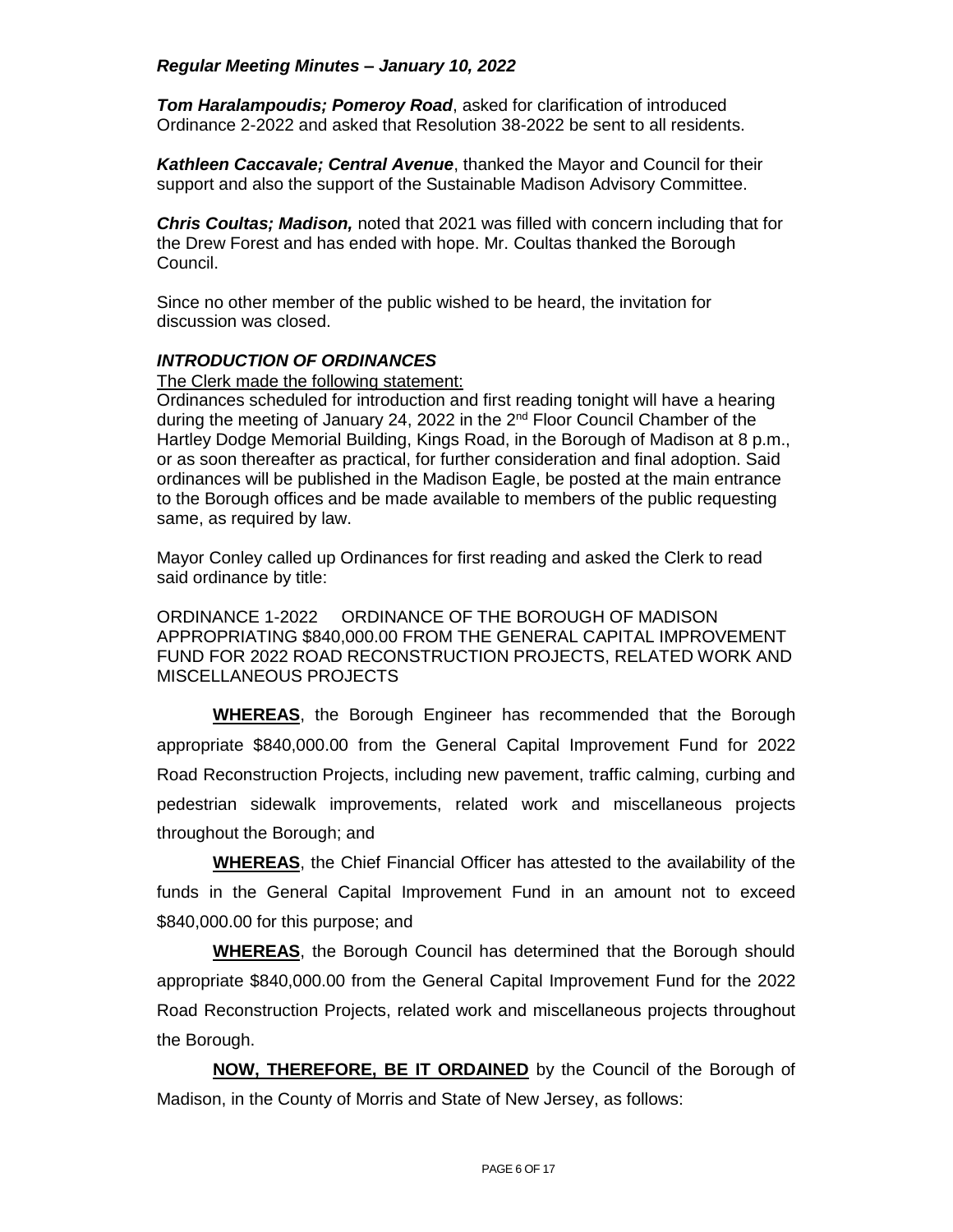SECTION 1: The amount of \$840,000.00 is hereby appropriated from the General Capital Improvement Fund for the 2022 Road Reconstruction Projects, related work and miscellaneous projects throughout the Borough.

**SECTION 2:** The budget of the Borough is hereby amended to conform with the provisions of this Ordinance.

SECTION 3: This Ordinance shall take effect as provided by law.

Ms. Ehrlich moved that Ordinance 1-2022, which the Borough Clerk read by title, be adopted. Ms. Coen seconded the motion. There was no Council discussion, and the motion passed with the following roll call vote recorded:

Yeas: Ms. Byrne, Mr. Hoover, Ms. Coen, Ms. Ehrlich, Mr. Landrigan, Mr. Range Nays: None

### ORDINANCE 2-2022 ORDINANCE OF THE BOROUGH OF MADISON APPROPRIATING \$645,000.00 FROM THE GENERAL CAPITAL IMPROVEMENT FUND FOR 2022 MILLING AND OVERLAY PROJECTS

**WHEREAS**, the Borough Engineer has recommended that the Borough appropriate \$645,000.00 from the General Capital Improvement Fund for 2022 Milling and Overlay projects, including mill, overlay, signage, striping, curb, sidewalk and crack sealing improvements, related work, inspections and miscellaneous projects throughout town; and

**WHEREAS**, the Chief Financial Officer has attested to the availability of the funds in the General Capital Improvement Fund in an amount not to exceed \$645,000.00 for this purpose; and

**WHEREAS**, the Borough Council has determined that the Borough should appropriate \$645,000.00 from the General Capital Improvement Fund for the 2022 Milling and Overlay projects, signage, striping, curb, sidewalk and crack sealing improvements, related work, inspections and miscellaneous projects throughout town.

**NOW, THEREFORE, BE IT ORDAINED** by the Council of the Borough of Madison, in the County of Morris and State of New Jersey, as follows:

SECTION 1: The amount of \$645,000.00 is hereby appropriated from the General Capital Improvement Fund for the 2022 Milling and Overlay projects, signage, striping, curb, sidewalk and crack sealing improvements, related work, inspections and miscellaneous projects throughout town.

**SECTION 2:** The budget of the Borough is hereby amended to conform with the provisions of this Ordinance.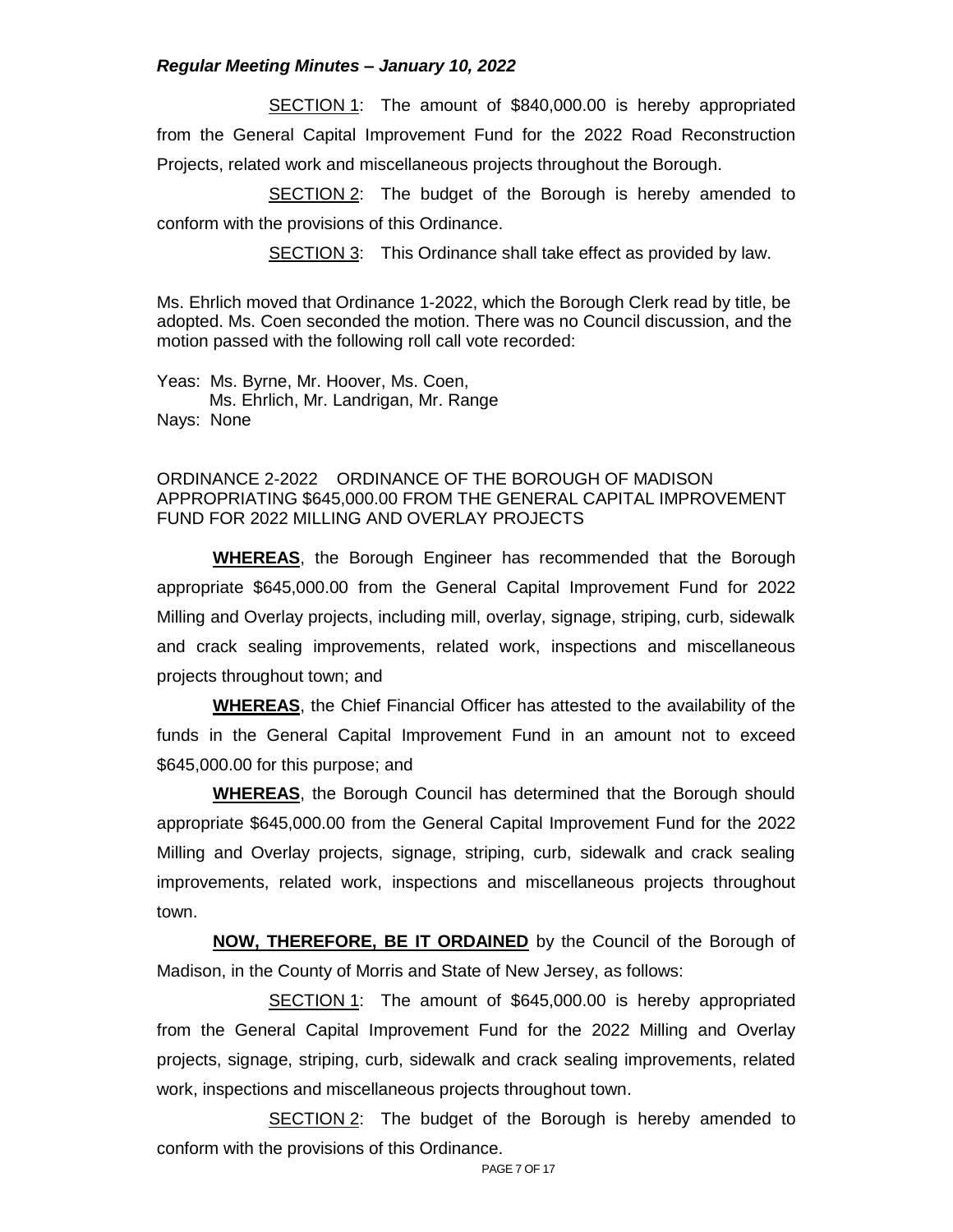SECTION 3: This Ordinance shall take effect as provided by law.

Ms. Ehrlich moved that Ordinance 2-2022, which the Borough Clerk read by title, be adopted. Ms. Coen seconded the motion. There was no Council discussion, and the motion passed with the following roll call vote recorded:

Yeas: Ms. Byrne, Mr. Hoover, Ms. Coen, Ms. Ehrlich, Mr. Landrigan, Mr. Range Nays: None

### *CONSENT AGENDA RESOLUTIONS*

The Clerk made the following statement:

Consent Agenda Resolutions will be enacted with a single motion; any Resolution requiring expenditure is supported by a Certification of Availability of Funds; any Resolution requiring discussion will be removed from the Consent Agenda; all Resolutions will be reflected in full in the minutes.

Mr. Landrigan moved adoption of the Resolutions listed on the Consent Agenda. Ms. Byrne seconded the motion. There was no Council discussion and the motion passed with the following roll call vote recorded:

Yeas: Ms. Byrne, Mr. Hoover, Ms. Coen,

 Ms. Ehrlich, Mr. Landrigan, Mr. Range Nays: None

R 37-2022 RESOLUTION OF THE BOROUGH OF MADISON AUTHORIZING THE SETTI EMENT OF CERTAIN TAX APPEALS

**WHEREAS**, an appeal of the real property tax assessment of the following

property has been filed in the Tax Court of New Jersey:

| <b>PROPERTY OWNER</b>     | <b>BLOCK   LOT</b> | <b>ADDRESS</b>        |
|---------------------------|--------------------|-----------------------|
| 39 Green Village Road LLC | 3001               | 39 Green Village Road |
| الممدمات                  |                    |                       |

; and

**WHEREAS**, the Borough Tax Assessor, Tax Appeal Attorney and Expert

Appraiser are of the opinion that it is the best interest of the Borough to settle this

appeal.

## **NOW, THEREFORE, BE IT RESOLVED**, by the Borough Council of the

Borough of Madison, in the County of Morris and State of New Jersey, as follows:

1. The settlement of the following tax appeal filed at the Tax Court of

New Jersey is hereby authorized as follows: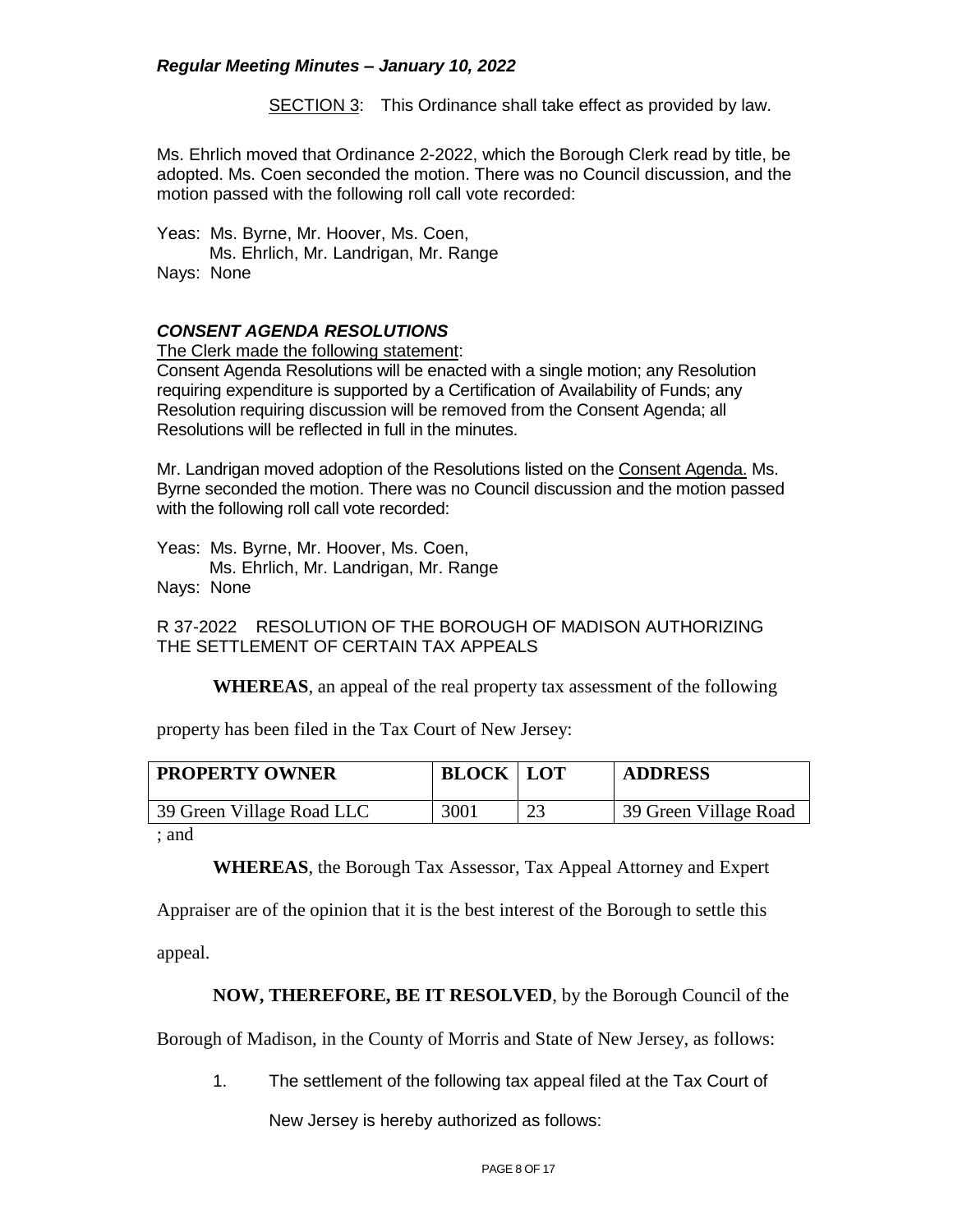| <b>PROPERTY OWNER</b>     | <b>YEAR</b> | <b>ORIGINAL</b>   | <b>PROPOSED</b>   |
|---------------------------|-------------|-------------------|-------------------|
|                           |             | <b>ASSESSMENT</b> | <b>SETTLEMENT</b> |
| 39 Green Village Road LLC | 2021        | \$6,400,000       | \$6,400,000       |
| 39 Green Village Road LLC | 2022 - 2024 | \$5,650,000       | \$5,650,000       |

2. All municipal officials are hereby authorized to take whatever actions

may be necessary to implement the terms of this Resolution.

3. This Resolution shall take effect immediately.

R 38-2022 RESOLUTION OF THE BOROUGH OF MADISON RECOGNIZING GLOBAL WARMING-INDUCED CLIMATE CHANGE, SUPPORT STATE GOALS TO COMBAT CLIMATE CHANGE, AND INCORPORATE CLIMATE ACTION IN THE BOROUGH'S PLANNING AND BUDGETING PROCESS

**WHEREAS** a scientific consensus has been reached that global-warming-induced climate change is real and that, if uninterrupted, the consequences will impact communities across the US and the world, including Madison; and

**WHEREAS** climate action is recognized as an organized response to climate change to reduce greenhouse gas emissions and to build resiliency; and

**WHEREAS** economists have reached a consensus that the long-term economic costs of no action will substantially outweigh the costs of aggressive near-term action, as summarized in the 2018 report "Fourth National Climate Assessment":

"*In the absence of more significant global mitigation efforts, climate change is projected to impose substantial damages on the U.S. economy, human health, and the environment. Under scenarios with high emissions and limited or no adaptation, annual losses in some sectors are estimated to grow to hundreds of billions of dollars by the end of the century. It is very likely that some physical and ecological impacts will be irreversible for thousands of years, while others will be permanent";* and

**WHEREAS** New Jersey has experienced approximately twice the average US sea level rise and twice the increase in average temperature as the rest of the Lower 48 US states. Consequences include increased flooding, increase in insect-borne diseases, and increased risk of devastation from future Superstorm Sandy-like events; and

**WHEREAS** in recognition of our vulnerability to climate impacts, NJ has adopted the Global Warming Response Act which mandates that the state reduce greenhouse gas emissions to 80 percent below their 2006 levels by the year 2050 (known as the "80x50" goal), an Executive Order to reduce greenhouse gas emissions 50 percent by 2030, and an Executive Order to achieve 100 percent clean energy by 2050; and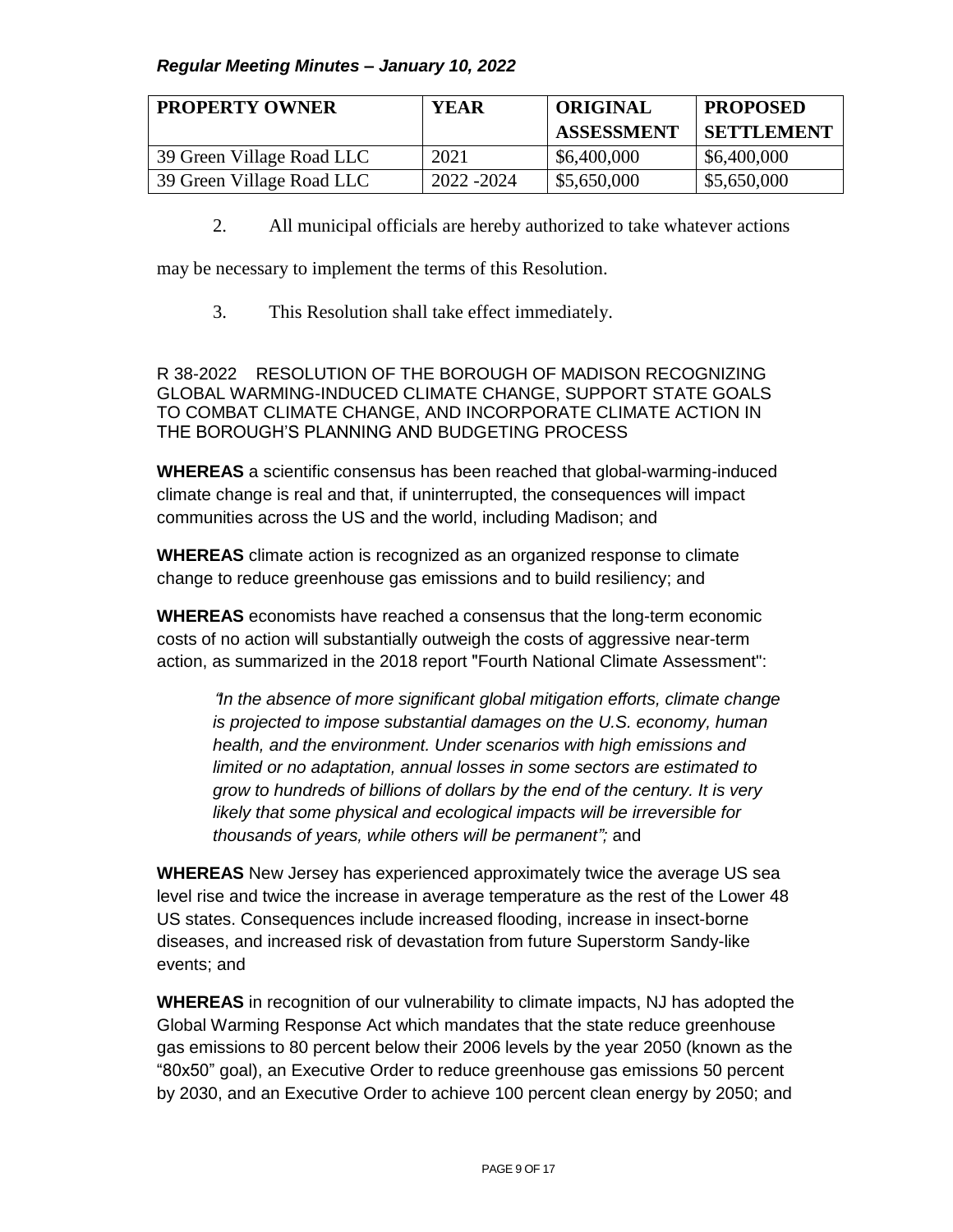**WHEREAS** New Jersey has set out an ambitious plan with quantitative goals to address climate change through the Global Warming Response Act and the NJ 2019 Energy Master Plan, which comprehensively addresses New Jersey's energy system, including electricity generation, transportation, and buildings, and their associated greenhouse gas emissions and related air pollutants; and

**WHEREAS** the chief sources of greenhouse gas emissions in New Jersey are transportation (42 percent), electricity generation (19 percent), residential buildings (16 percent) and commercial buildings (10 percent). The major actions needed to eliminate these sources are:

- Converting the transportation system to non- $CO<sub>2</sub>$  emitting vehicles, (e.g., electric vehicles)
- Electrification of space and water heating systems in residential and commercial buildings
- Converting electricity generation to renewable sources such as solar and wind
- Improving the energy efficiency of buildings and reducing "Vehicles Miles" Traveled (VMT)" (e.g., via mass transit, ridesharing, work from home, bike lanes, etc.); and

**WHEREAS** although federal and statewide actions will be required to significantly reduce greenhouse emissions and improve resiliency, local actions can support, facilitate, and accelerate the process. Municipalities can significantly contribute through actions that:

- Prepare the infrastructure (e.g., transportation, electric distribution network, stormwater systems, waste and recycling systems)
- Transition to renewable power sources for municipal and town wide use and facilitating renewable power sources for private and commercial uses
- Improve the energy-efficiency of municipal facilities and plan for electrification of building systems
- Increase public support and participation through awareness and incentive programs that address homeowners, businesses, renters, institutions, and other stakeholders
- Lead by example (e.g., purchasing electric vehicles, composting food waste, following green building principles); and

**WHEREAS** the New Jersey Board of Public Utilities has created a Community Energy Plan program for municipalities to implement best practices for lowering greenhouse gas emissions on the local level; and

**WHEREAS** Community Energy Plans help communities effectively use the state's Energy Master Plan (EMP) as a guide to establishing priority sustainable energy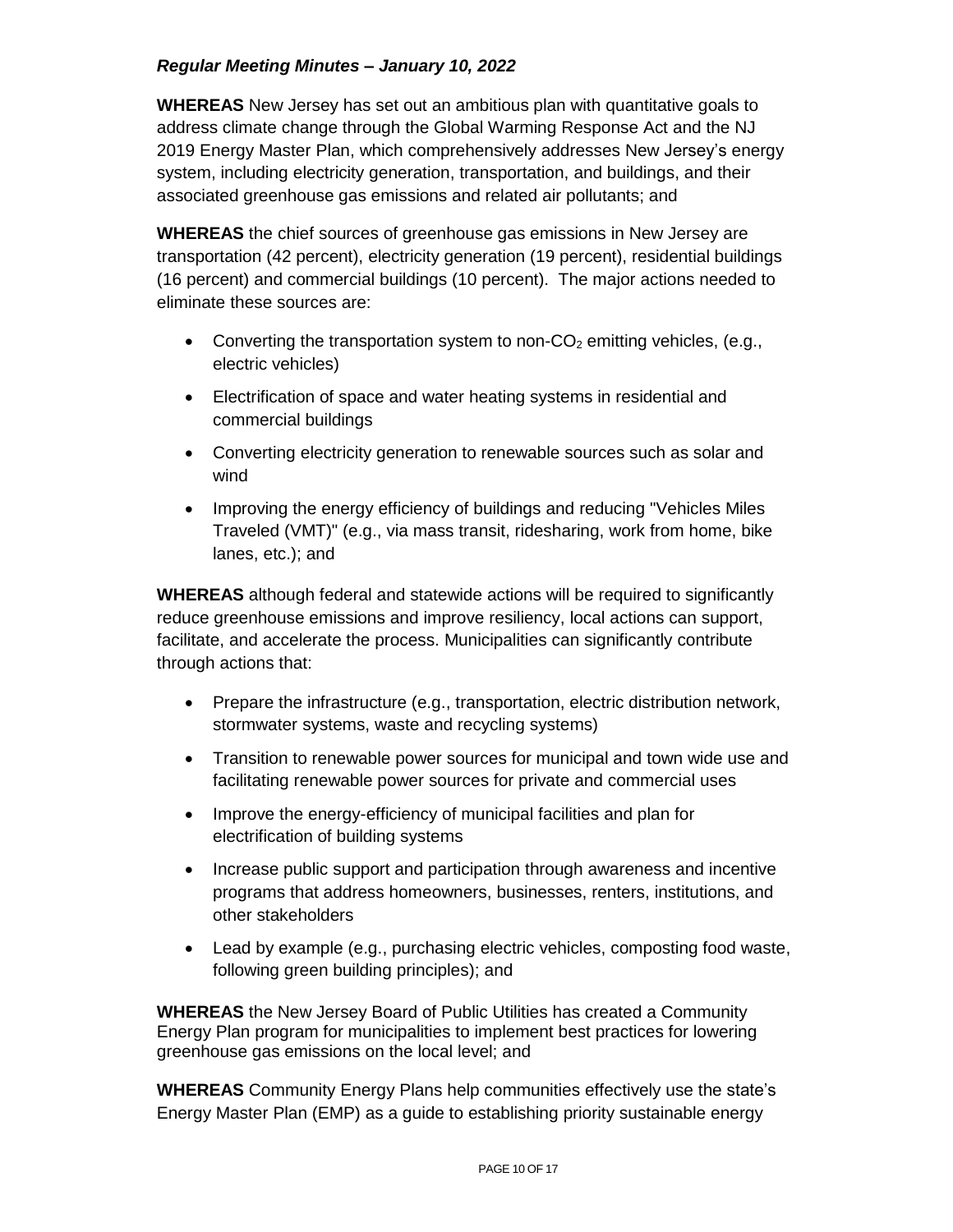initiatives based on demonstrated effectiveness, unique local factors, and cobenefits, such as improved local air quality and energy savings for residents; and

**WHEREAS** the New Jersey DEP has issued the state's first Climate Change Resiliency Strategy, outlining six state priorities to guide state and local government climate action with tools to help communities integrate climate resilience and adaptation into local land-use planning; and

**WHEREAS** the Madison Master Plan, adopted in Dec 2020, calls for Madison to be "a model for energy efficiency, sustainability, and resiliency" and sets as a goal: "Reduce the Borough's environmental footprint and carbon emissions and promote the preservation of natural systems and environmentally sensitive areas essential to public and ecosystem health," re-enforcing several earlier commitments to sustainability and the health of our community and climate, including:

- A green purchasing policy (R 183-2019)
- A sustainable land-use pledge (R 138-2020)
- A green grounds and maintenance policy (R 208-2013)
- A Community Vision of a Green Madison (R 207-2013)
- A resolution on the Environmental Conservation Potential of the Drew Forest (R 156-2021)
- An Environmental Checklist for Site Plan Applications and New Construction (Ord. 31-2021)
- A Tree Protection Ordinance (Ord. 3-2020)
- A Pledge Supporting NJ Wildlife Action Plan (R181-2019)
- Supporting Anti-Idling Zones (R 186-2019).

**NOW THEREFORE BE IT RESOLVED** that the Borough Council of Madison, New Jersey, recognizes the urgent need to address climate change through the reduction of greenhouse gases by a significant reduction of the burning of fossil fuels.

**BE IT FURTHER RESOLVED** that the Borough Council seeks to increase resiliency by strengthening our community against climate impacts to protect public health, the economy, and our natural and built environment.

**BE IT FURTHER RESOLVED** that the Borough Council supports the State of New Jersey plan to achieve 100 percent clean energy by 2050, reduce state greenhouse gas emissions by 80 percent below 2006 levels by 2050, and aid New Jersey communities and institutions in adapting to the realities of climate change through resiliency strategies.

**BE IT FURTHER RESOLVED** that the Borough Council recognizes that the Environmental Commission and Sustainable Madison Advisory Committee, with support from the Mayor, Council, and Borough Administration, have recommended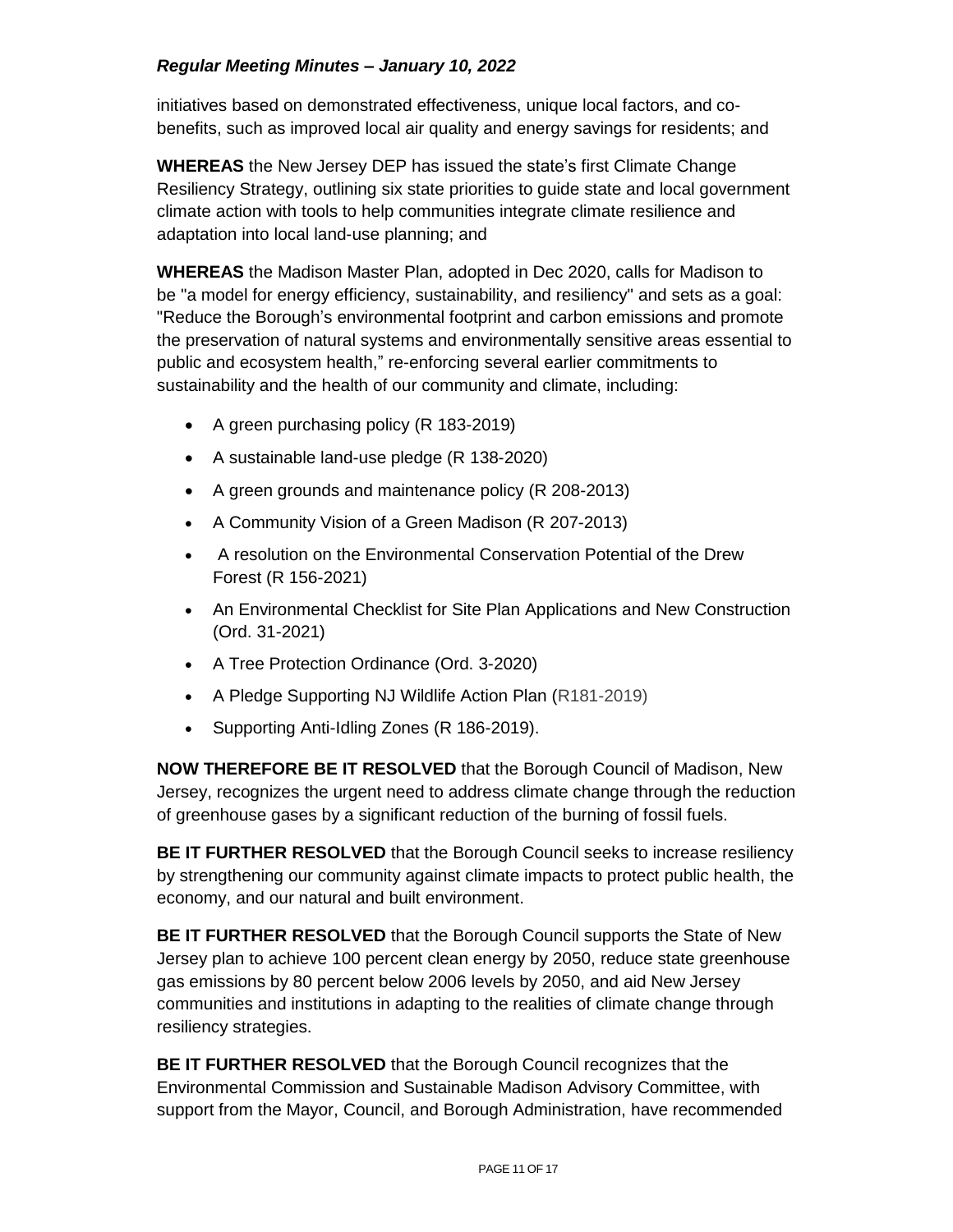a Climate Action process to incorporate greenhouse gas reduction and climate resiliency into the Borough's planning and budgeting process.

**BE IT FURTHER RESOLVED** that the Borough Council has determined that the Borough shall implement a pilot program in 2022 to apply the proposed Climate Action process to set municipal-level climate goals aligned with New Jersey state strategies, measure progress towards those goals, and recommend actions the Borough can take to address gaps in reaching municipal climate goals.

R 39- 2022 RESOLUTION OF THE BOROUGH OF MADISON APPOINTING NICHOLAS S. TAYLOR AS A PART-TIME UNPAID INTERN FOR THE MADISON POLICE DEPARTMENT

**WHEREAS**, the Acting Police Chief has recommended the appointment of Nicholas S. Taylor as part-time unpaid Intern for the Madison Police Department; and

**WHEREAS**, the Borough Council agrees with this recommendation.

**NOW, THEREFORE, BE IT RESOLVED**, by the Council of the Borough of Madison, in the County of Morris and State of New Jersey, that the appointment of Nicholas S. Taylor, as part-time unpaid Intern for the Madison Police Department, is hereby approved.

R 40-2022 RESOLUTION OF THE BOROUGH OF MADISON APPROVING A SPECIAL EVENT PERMIT TO ALLOW THE USE OF MEMORIAL PARK PARKING AREA BY KAREN GIORDANO

**WHEREAS**, Ms. Karen Giordano has requested permission to use fifteen parking space at the parking area at Memorial Park on Thursdays in April, May, October and December, 2022, from 8:30 a.m. to 4:30 p.m.; and

**WHEREAS**, the Borough Administrator has granted such advance permission; and

**WHEREAS**, Ms. Karen Giordano has submitted Special Event Permit Applications to the Borough and has provided a Certificate of Liability Insurance naming the Borough of Madison as an additional insured; and

**WHEREAS**, the Borough Council agrees with this recommendation.

**NOW, THEREFORE, BE IT RESOLVED**, by the Council of the Borough of Madison, in the County of Morris and State of New Jersey, that Ms. Karen Giordano is hereby given permission to use fifteen parking space at the parking area at Memorial Park on Thursdays in April, May, October and December, 2022, from 8:30 a.m. to 4:30 p.m., for bus trip activities subject to approval of the Madison Police Department.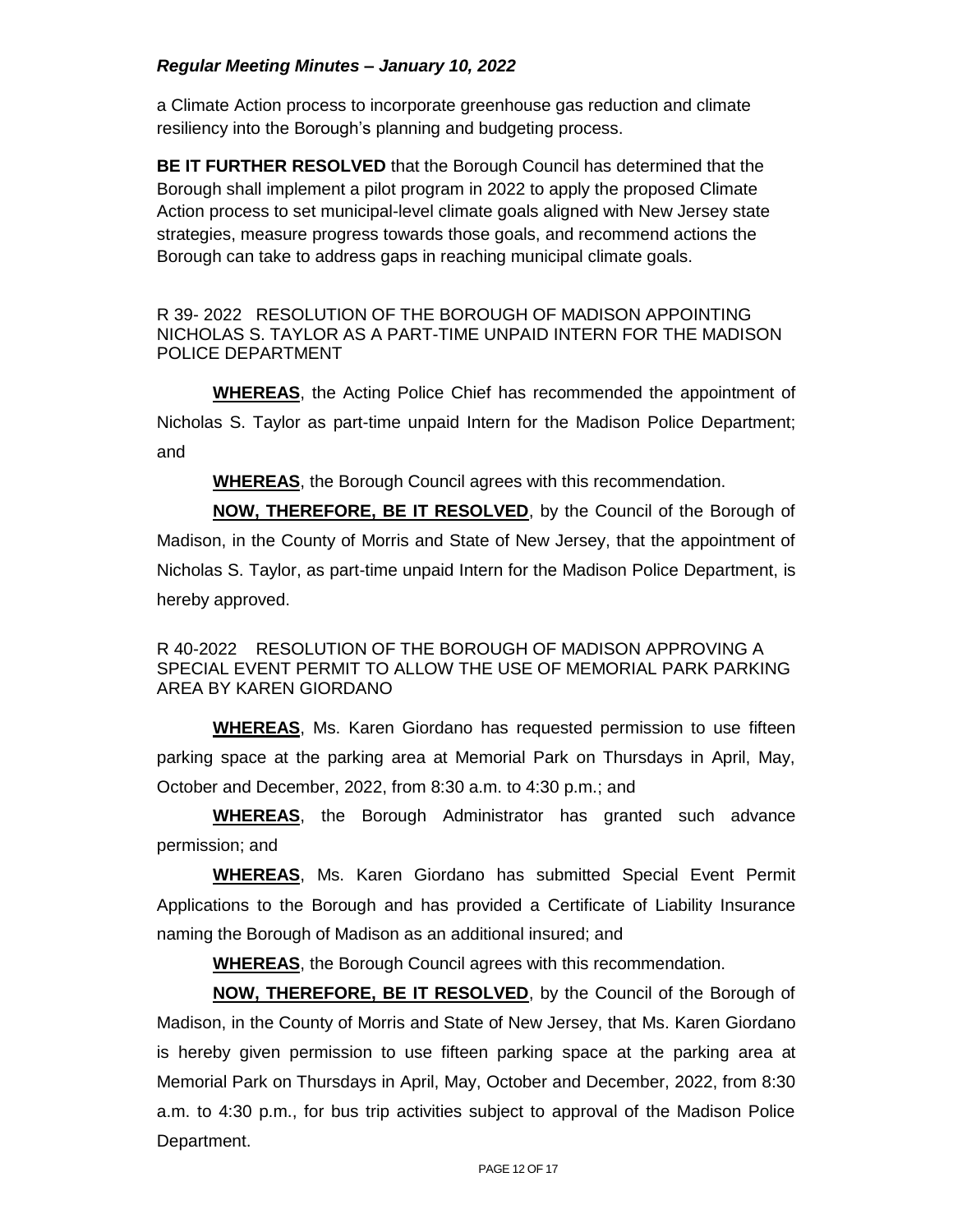R 41-2022 RESOLUTION OF THE BOROUGH OF MADISON APPROVING APPOINTMENTS TO THE OFFICE OF EMERGENCY MANAGEMENT

**BE IT RESOLVED** that the following appointments are made to the office of Emergency Management by the Borough of Madison in the County of Morris and State of New Jersey. The appointment of the Coordinator shall be for a three (3) year term through December 31, 2024. The other Deputy Coordinator positions herein listed shall be for a term of one (1) year through December 31, 2022.

> OEM Coordinator **John Rafter** OEM Deputy Coordinator/Public Information Officer **Acting Capt. Joseph Longo** OEM Asst. Deputy Coordinator **Acting Chief John Miscia**

**BE IT FURTHER RESOLVED** that a copy of this resolution be transmitted to the Morris County Office of Emergency Management Deputy Coordinator.

R 42-2022 R 39- 2022 RESOLUTION OF THE BOROUGH OF MADISON APPOINTING RYAN SHEPPARD AS A PART-TIME UNPAID INTERN FOR THE MADISON POLICE DEPARTMENT

**WHEREAS**, the Acting Police Chief has recommended the appointment of Ryan John Sheppard as part-time unpaid Intern for the Madison Police Department; and

**WHEREAS**, the Borough Council agrees with this recommendation.

**NOW, THEREFORE, BE IT RESOLVED**, by the Council of the Borough of Madison, in the County of Morris and State of New Jersey, that the appointment of Ryan John Sheppard, as part-time unpaid Intern for the Madison Police Department, is hereby approved.

R 43-2022 RESOLUTION OF THE BOROUGH OF MADISON AUTHORIZING CONTRACT FOR DIESEL FUEL THROUGH THE MORRIS COUNTY CO-OPERATIVE PRICING COUNCIL

**WHEREAS**, the Borough of Madison desires to enter into a contract for ultra-low sulfur diesel fuel from an authorized vendor under the Morris County Co-Operative Pricing Council program; and

**WHEREAS**, the purchase of goods and services by local contracting units is authorized by the Local Public Contracts Law, N.J.S.A. 40A:11-10, et seq.; and

**WHEREAS**, Griffith-Allied Trucking, LLC, dba Allied Oil, LLC of Hillsborough, New Jersey has been awarded Morris County Co-Operative Pricing Council contract #12 #2 Ultra Low Sulfur Diesel Fuel; and

PAGE 13 OF 17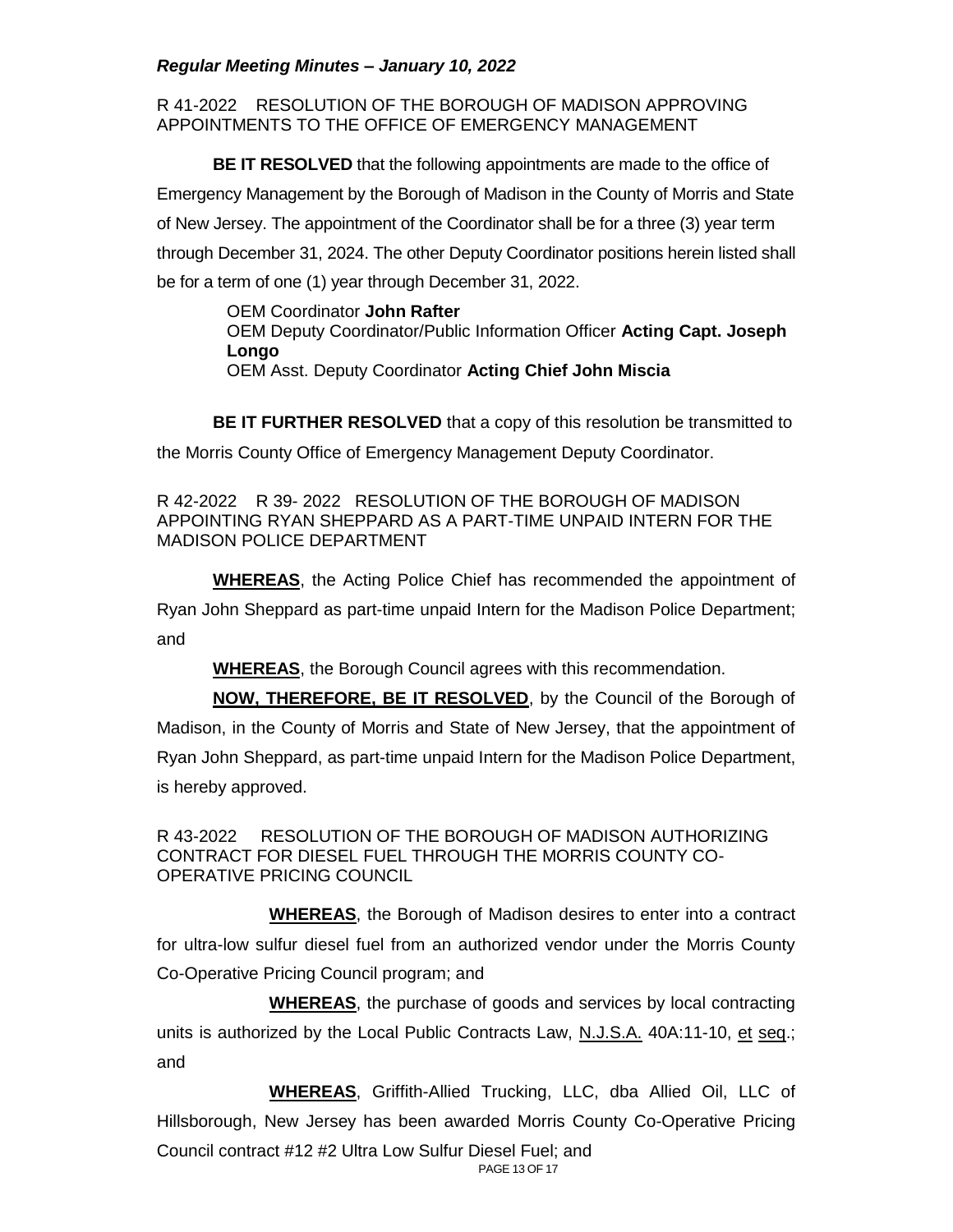**WHEREAS**, the Director of Public Works has recommended that the Borough Council utilize this contract for ultra-low sulfur diesel fuel in an amount not to exceed \$60,000.00; and

**WHEREAS**, the Chief Financial Officer has attested that funds will be available in an amount not to exceed \$60,000.00 for this purpose, which funds will be available upon adoption of the 2022 Operating Budget.

**NOW, THEREFORE, BE IT RESOLVED** by the Council of the Borough of Madison, in the County of Morris and State of New Jersey, as follows:

1. A contract for ultra-low sulfur diesel fuel from Allied Oil, LLC of Hillsborough, New Jersey, at a total price not to exceed \$60,000.00 is hereby approved under the Morris County Co-Operative Pricing Council contract #12 #2 Ultra Low Sulfur Diesel Fuel.

2. The Mayor and Borough Clerk are hereby authorized and directed on behalf of the Borough to execute a purchase order and contract to Griffith –Allied Trucking, LLC dba Allied Oil, LLC of Hillsborough, New Jersey, for ultra-low sulfur diesel fuel at a total price not to exceed \$60,000.00, in a form acceptable to the Borough Attorney.

## R 44-2022 RESOLUTION OF THE BOROUGH OF MADISON AUTHORIZING CONTRACT FOR MOTOR GASOLINE THROUGH THE MORRIS COUNTY CO-OPERATIVE PRICING COUNCIL

**WHEREAS**, the Borough of Madison desires to enter into a contract for motor gasoline from an authorized vendor under the Morris County Co-Operative Pricing Council program; and

**WHEREAS**, the purchase of goods and services by local contracting units is authorized by the Local Public Contracts Law, N.J.S.A. 40A:11-10, et seq.; and

**WHEREAS**, Griffith –Allied Trucking, LLC dba Allied Oil, LLC, of Hillsborough, New Jersey has been awarded Morris County Co-Operative Pricing Council contract #1 Motor Gasoline; and

**WHEREAS**, the Director of Public Works has recommended that the Borough Council utilize this contract for motor gasoline in an amount not to exceed \$150,000.00; and

**WHEREAS**, the Chief Financial Officer has attested that funds will be available in an amount not to exceed \$150,000.00 for this purpose, which funds will be available upon adoption of the 2022 Operating Budget.

**NOW, THEREFORE, BE IT RESOLVED** by the Council of the Borough of Madison, in the County of Morris and State of New Jersey, as follows: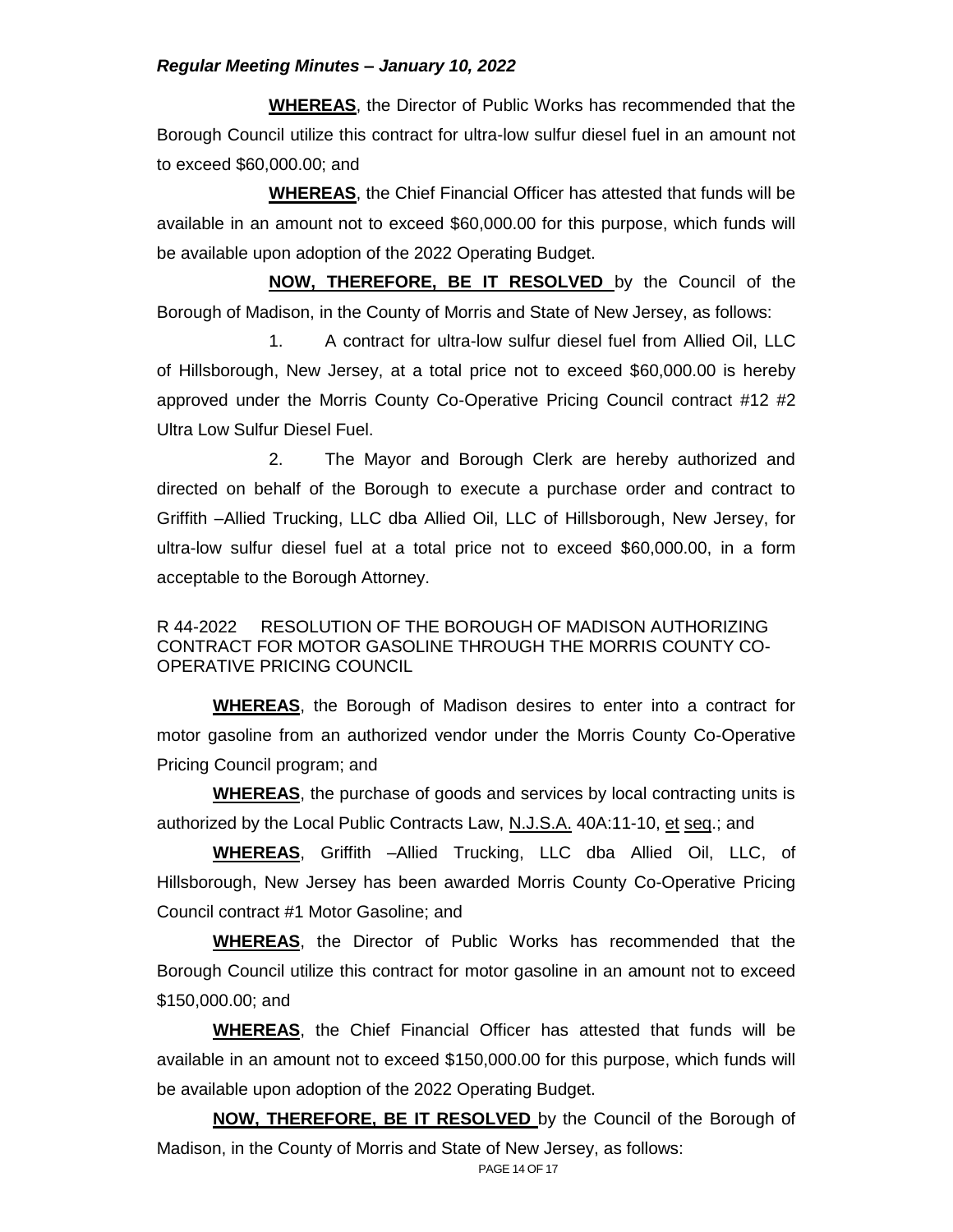1. A contract for motor gasoline from Allied Oil, LLC, of Hillsborough, New Jersey, at a total price not to exceed \$150,000.00 is hereby approved under the Morris County Co-Operative Pricing Council contract #1 Motor Gasoline.

2. The Mayor and Borough Clerk are hereby authorized and directed on behalf of the Borough to execute a purchase order and contract to Griffith –Allied Trucking, LLC dba Allied Oil, LLC, of Hillsborough, New Jersey, for motor gasoline at a total price not to exceed \$150,000.00, in a form acceptable to the Borough Attorney.

### R 45-2022 RESOLUTION OF THE BOROUGH OF MADISON RATIFYING THE AWARD OF A PURCHASE ORDER/CONTRACT FOR ROCK SALT TO ATLANTIC SALT OF LOWELL, MA, UNDER THE MORRIS COUNTY COOPERATIVE PRICING COUNCIL PROGRAM

**WHEREAS**, the Borough of Madison desires to ratify an award of a purchase/order contract for rock salt to an authorized vendor under the Morris County Co-Operative Pricing Council program; and

**WHEREAS**, the purchase of goods and services by a local contracting unit is authorized by the Local Public Contracts Law, N.J.S.A. 40A:11-10, et seq.; and

**WHEREAS**, Atlantic Salt of Lowell, MA, has been awarded Morris County Co-Operative Pricing Council Contract # 3 for the purchase of rock salt; and

**WHEREAS**, the Director of Public Works has recommended that the Borough Council utilize this contract for the purchase of rock salt in an amount not to exceed \$120,000.00; and

**WHEREAS**, the Chief Financial Officer has attested that funds are available in an amount not to exceed \$120,000.00 for this purpose, which funds will be available upon adoption of the 2022 Municipal Budget.

**NOW, THEREFORE, BE IT RESOLVED** by the Council of the Borough of Madison, in the County of Morris and State of New Jersey, that a purchase order/contract be awarded to Atlantic Salt of Lowell, MA for the purchase of rock salt at a total price not to exceed \$120,000.00 under the Morris County Co-Operative Pricing Council Contract #3 and same is hereby ratified and approved.

R 46-2022 RESOLUTION OF THE BOROUGH OF MADISON RATIFYING THE AWARD OF A PURCHASE ORDER/CONTRACT FOR ENVIROBRINE LIQUID MELTING AGENT TO REED SYSTEMS, LTD OF ELLENVILLE, NY, UNDER THE MORRIS COUNTY COOPERATIVE PRICING COUNCIL PROGRAM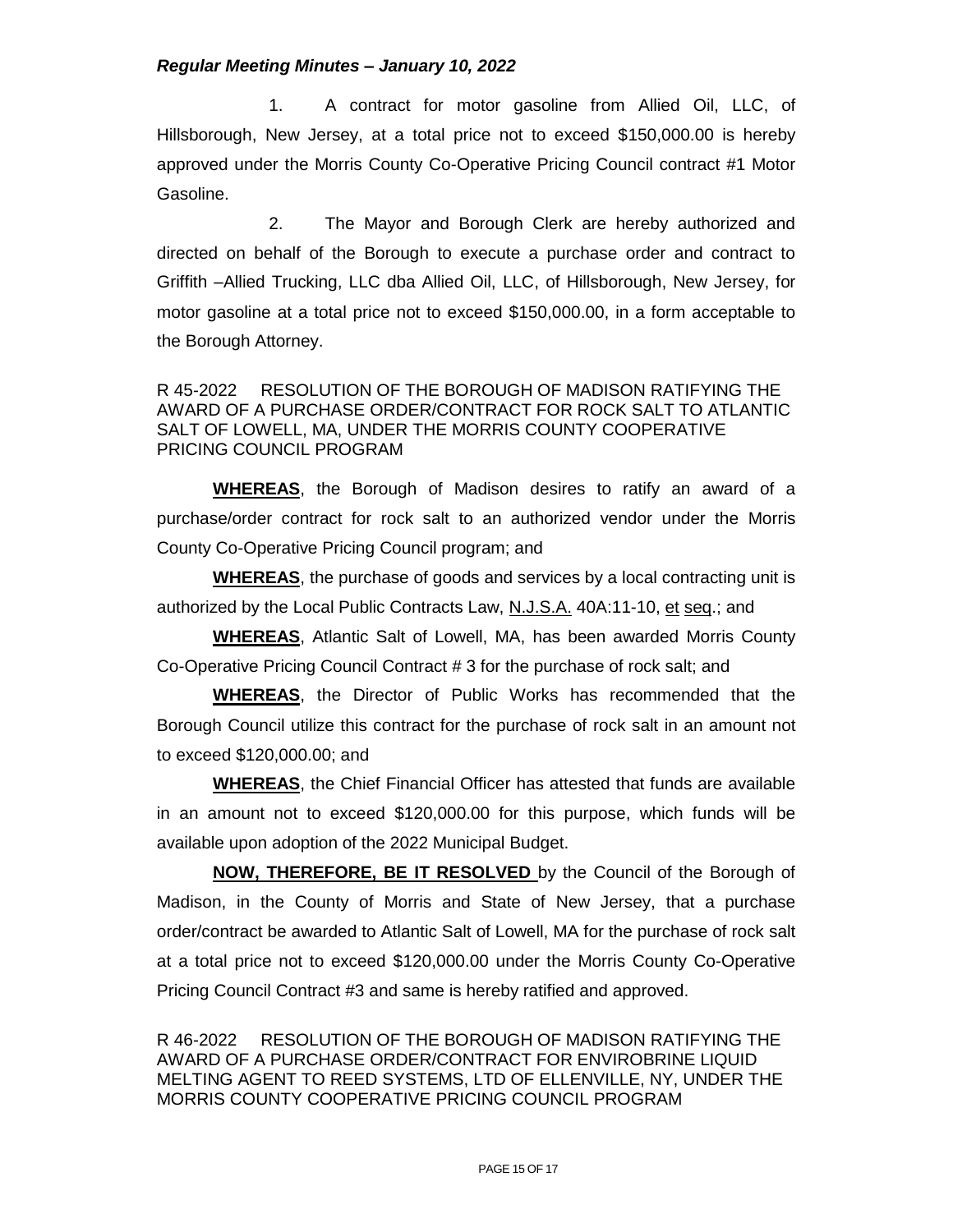**WHEREAS**, the Borough of Madison desires to ratify an award of a purchase/order contract for Envirobrine Liquid Melting Agent to an authorized vendor under the Morris County Co-Operative Pricing Council program; and

**WHEREAS**, the purchase of goods and services by a local contracting unit is authorized by the Local Public Contracts Law, N.J.S.A. 40A:11-10, et seq.; and

**WHEREAS**, Reed Systems, Ltd of Ellenville, NY, has been awarded Morris County Co-Operative Pricing Council Contract # 3 for the purchase of Envirobrine Liquid Melting Agent; and

**WHEREAS**, the Director of Public Works has recommended that the Borough Council utilize this contract for the purchase of Envirobrine Liquid Melting Agent in an amount that will exceed \$17,500.00; and

**WHEREAS**, the Chief Financial Officer has attested that funds are available for this purpose, which is in the 2022 Public Works Department #300, account 435.

**NOW, THEREFORE, BE IT RESOLVED** by the Council of the Borough of Madison, in the County of Morris and State of New Jersey, that a purchase order/contract be awarded to Reed Systems, Ltd of Ellenville, NY for the purchase of Envirobrine Liquid Melting Agent under the Morris County Co-Operative Pricing Council Contract #3 and same is hereby ratified and approved.

### R 47-2022 RESOLUTION OF THE BOROUGH OF MADISON APPOINTING AN ALTERNATE COMMISSIONER TO MORRIS COUNTY MUNICIPAL JOINT INSURANCE FUND

**WHEREAS,** Resolution 14-2022 appointed the Borough's Commissioner and an Alternate Commissioner to the Morris County Municipal Joint Insurance Fund and the North Jersey Municipal Employee Benefits Fund effective immediately to represent the Borough of Madison, New Jersey; and

**WHEREAS**, the Borough now desires to appoint an alternative Alternate Commissioner.

**NOW, THEREFORE, BE IT RESOLVED** that **CHRISTINE MAHLER** is

hereby appointed as the Borough's Alternate Commissioner to the Morris County Municipal Joint Insurance Fund and the North Jersey Municipal Employee Benefits Fund effective immediately to represent the Borough of Madison, New Jersey.

*UNFINISHED BUSINESS* - None

*APPROVAL OF VOUCHERS* - None

*NEW BUSINESS*